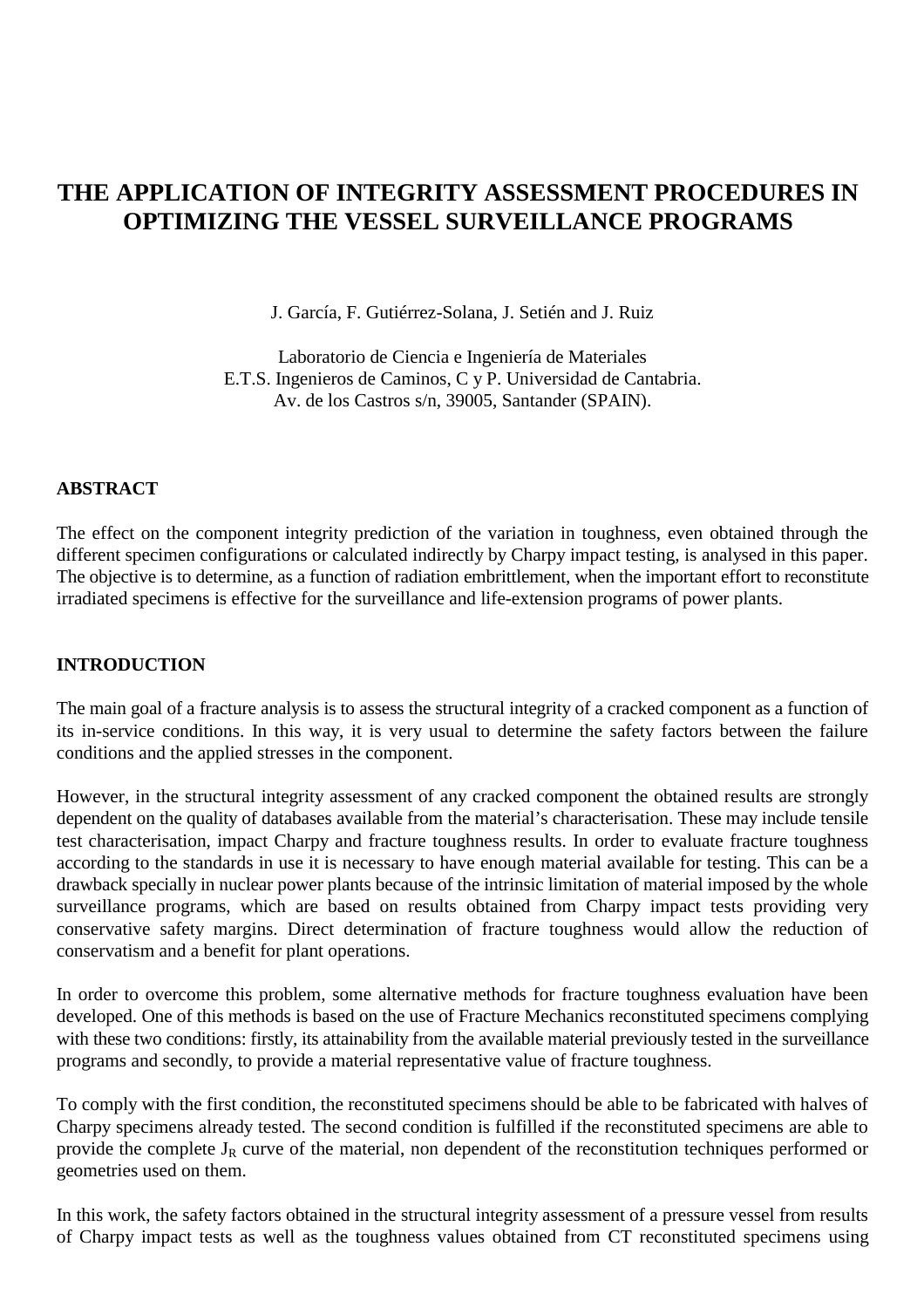standardised fracture toughness tests are compared. In this way, a simple cracked plate has been evaluated by analytical methods as it can represents a pressure vessel as a big in size cylindrical recipient submitted to internal pressure whose curvature can be neglected, behaving like an infinite plate in tension.

The procedure used for the structural integrity assessment has been the SINTAP (Structural Integrity Assessment Procedures for European Industry) [1]. It has been selected for its novelty, its possible use as future european standard and for agglutinating other procedures already in use from some years ago.

# **EXPERIMENTAL PROGRAM**

For this work, two different materials, typical reactor pressure vessel steels have been selected: the forged steel ASTM A508 Cl. 3 [2] and the rolling plate steel ASTM A533 Gr. B Cl. 1 [3]. These materials were used in asreceived non-embrittled conditions. The materials have been characterised in tensile tests and Table 1 shows the representative values to be used in the structural integrity assessment at the different levels.

| Material | Orientation | $\sigma_{v}$ (MPa) | $\sigma_{R}$ (MPa) | Elongation $(\%)$ |
|----------|-------------|--------------------|--------------------|-------------------|
|          |             | 505                | 655                | 10                |
| A508     | T           | 510                | 650                | 8.5               |
|          |             | 485                | 625                | 9.5               |
| A533     | т           | 520                | 640                |                   |

TABLE 1 RESULTS OBTAINED FROM TENSILE TESTS

Also Charpy impact tests were used to define their transition curves, represented in Figure 1 for different orientations which have been identified following the recommendations of ASTM standards [4].



**Figure 1.** Charpy impact tests curves for A533 and A508 steels, respectively.

In order to simulate the fracture toughness characterisation of irradiated materials an experimental program based on the use of reconstituted CT specimens has been developed. These CT's were reconstituted from halves of Charpy specimens that had been previously tested. Three different geometrical configurations (Type-B, Type-C and Type-D) have considered depending on the available material and the orientation to be tested [4], as shown in Figure 2.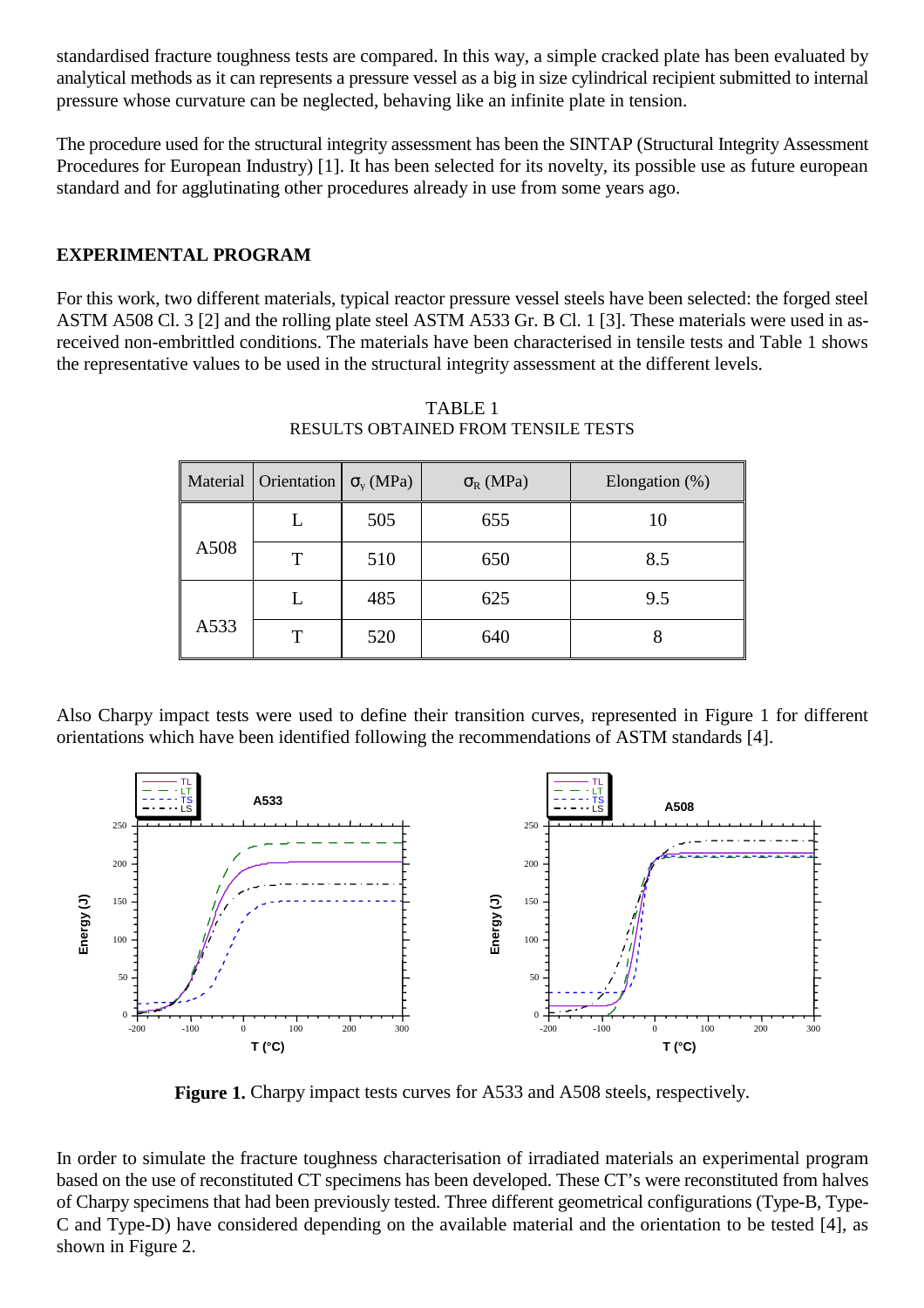



Type-C



**Figure 2.** Configurations of reconstituted CT specimens.

In order to validate the reconstitution process, fracture toughness measurements were obtained from nonreconstituted CT standardised reference specimens (Type-A) of all the selected materials and orientations. The validation has been successful when the results obtained from both reconstituted and reference specimens are comparable. There is a good agreement between the results obtained except in the cases of interaction of plastic zones at crack tips and heat-affected zones (HAZ) developed during the weld-reconstitution processes. When this interaction occurs the validation is not attained because the reconstituted specimens provide less fracture toughness values than the corresponding reference specimens [5]. Overcoming this situation, Type-B specimens are able to provide a representative toughness value for the implanted material.

As an example, in Figure 3 the J<sub>R</sub> curve and characteristic parameters obtained from a Type-B reconstituted CT specimen of A508 steel in TL orientation are shown. This curve is compared in the same figure with the  $J_R$ results obtained from a standardised reference CT specimen of the same material and orientation. The similar behaviour obtained for both, the reference and the reconstituted specimens, supports the use of reconstitution programs for fracture toughness evaluations in the integrity assessment of the corresponding vessel.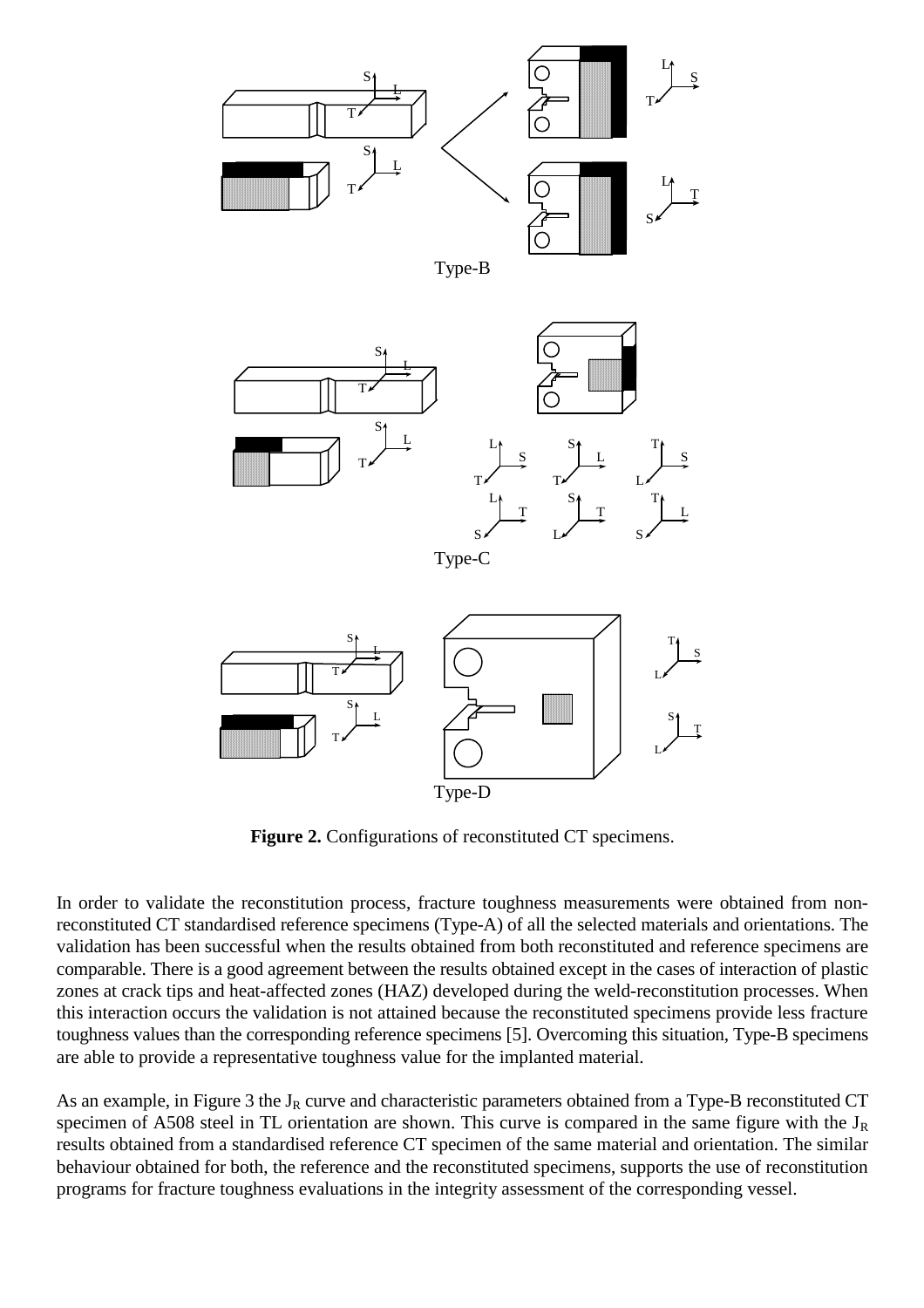

**Figure 3.** J<sub>R</sub> curve of forged steel A508 in TL orientation.

From the  $J_R$  curve, obtained following the ESIS standard procedure [6],  $J_{0.2/BL}$  is the characteristic parameter of cracking initiation and  $K_{\text{mat}}$ , the SINTAP material's representative toughness, corresponds to the relation [1]:

$$
K_{\text{mat}} = \sqrt{\frac{JE}{\left(1 - v^2\right)}}\tag{1}
$$

where E is the Young's Modulus, v is the Poisson's ratio and J takes the value of initiation  $J_{0.2/BL}$ .

These results must be compared with those obtained from indirect fracture toughness measurements such as the Charpy impact tests values, being Charpy specimens the conventionally enclosed in the capsules of surveillance programs. Different correlations can be stated for the evaluation of fracture toughness ( $K_{\text{mat}}$ ) of the material from the results obtained in Charpy impact tests (CV). In this work, the SINTAP correlation for the upper shelf value has been used [1], according with the temperature for which the structural analysis is going to be done. So:

$$
K_{mat} = \sqrt{E'(0.53CV^{1.28})(0.1^{0.133 \cdot CV^{0.256}})}
$$
 (2)

where  $E' = E$  for plane stress and  $E' = E/(1-v^2)$  for plane strain.

In this way, Table 2 shows the fracture toughness values obtained for all the materials and orientations considered from both Charpy and CT Type-B reconstituted specimens using correlations (2) and (1), respectively.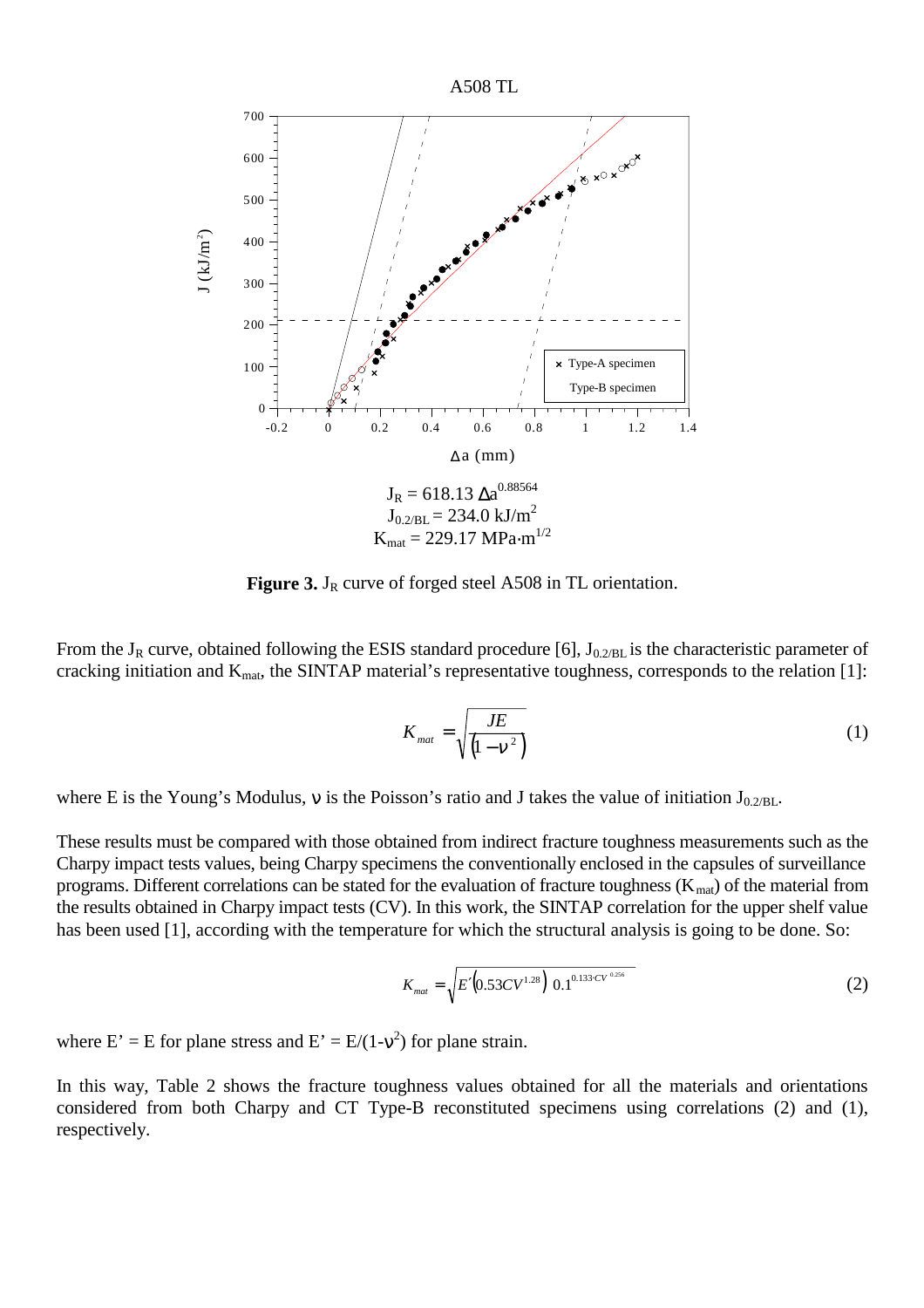# TABLE 2 FRACTURE TOUGHNESS VALUES OBTAINED FROM CHARPY AND CT TYPE-B SPECIMENS

| Material | Orientation | $CV_{us}(J)$ | $K_{\text{mat}} (MPa \cdot m^{1/2})$ (2) | $J_R$ curves for Type-B           | $K_{\text{mat}} (MPa \cdot m^{1/2})$ (1) |
|----------|-------------|--------------|------------------------------------------|-----------------------------------|------------------------------------------|
| A508     | TL          | 212          | 183.87                                   | $J_R = 661.12 \Delta a^{0.87869}$ | 221.70                                   |
|          | <b>TS</b>   | 210          | 183.02                                   | $J_R = 712.46 \Delta a^{0.92564}$ | 247.31                                   |
|          | <b>LT</b>   | 210          | 183.02                                   | $J_R = 525.64 \Delta a^{0.75846}$ | 212.71                                   |
|          | LS          | 231          | 191.66                                   | $J_R = 620.05 \Delta a^{0.90889}$ | 213.14                                   |
| A533     | TL          | 202          | 179.60                                   |                                   |                                          |
|          | <b>TS</b>   | 152          | 156.11                                   | $J_R = 445.57 \Delta a^{0.61673}$ | 218.24                                   |
|          | <b>LT</b>   | 228          | 190.46                                   | $J_R = 664.28 \Delta a^{0.78944}$ | 244.48                                   |
|          | LS          | 172          | 165.98                                   | $J_R = 678.75 \Delta a^{0.87715}$ | 230.78                                   |

# **STRUCTURAL ANALYSIS**

In a nuclear power plant the reactor pressure vessel is exposed to neutron irradiation causing embrittlement of its material. As mentioned before, this particular element can be modelised through a simple plate in tension in order to simplify the structural analysis to be done. Figure 4 shows the geometrical configuration of the cracked component studied and the stress state in the whole plate.



**Figure 4.** Geometrical configuration studied.

The structural analysis carried out on this component following the SINTAP procedure will allow to calculate its failure stress while Section III of ASME Code [7] provides the maximum admissible stress. In this way, it is possible to evaluate the safety factors for each fracture toughness value independently of the test method used to calculate it, and consequently to compare all the results obtained from different methods.

The SINTAP procedure offers two different methodologies to perform the structural analysis: the first one is based on the use of Failure Assessment Diagrams (FAD's) and the second one makes use of the Crack Driving Force Diagrams (CDFD's) [8].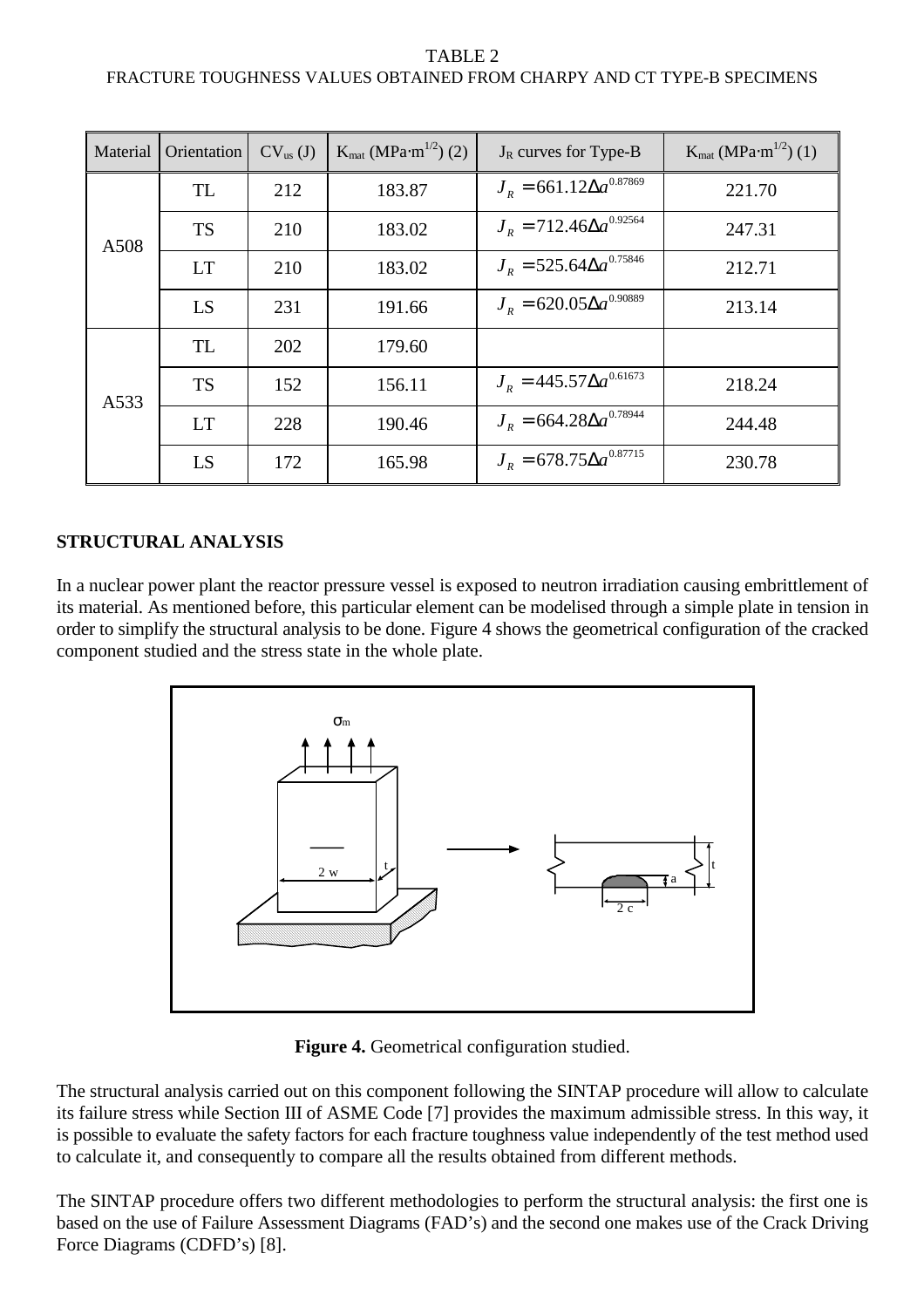The FAD is a graphical representation of two non dimensional parameters,  $L_r$  and  $K_r$ , representing the structural conditions and defined as follows:

$$
L_r = \frac{\sigma}{\sigma_f} \qquad ; \qquad K_r = \frac{K_I}{K_{mat}} \tag{3}
$$

being  $\sigma$  and K<sub>I</sub> the applied values of stress and stress intensity factors, respectively, and  $\sigma_f$  and K<sub>mat</sub> the corresponding values of yield strength and fracture toughness.

The structural condition position in the diagram is referred to the failure assessment line (FAL) that defines the safety limits. FAL equations are defined in the SINTAP procedure depending on the quality of data of the material's component behaviour, establishing different levels where the hierarchy of the analysis has been provided [9].

The CDFD represents a complete comparison between the applied J-integral (J<sub>total</sub>) and the resistance J<sub>R</sub> curve of the material, describing in this way the tearing processes at fracture phenomena.

The formulation used to determine the failure lines (FAL) in FAD's can be also used to determine the  $J_{total}$  in CDFD's as it has been shown the complete compatibility between the two methods following the SINTAP procedure [9, 10].

#### **RESULTS AND ANALYSIS**

Figure 5 defines the analysis done following the FAD methodology. Three different levels of FAL are defined: the basic, obtained only from the yield strength value of the steel of the component; the level 1, applied when yield strength and tension strength of the material are known, and the level 3, obtained from the complete stressstrain curve of the material. The lines defining the structural conditions show the evolution with the applied load (σ), by using the  $K_{mat}$  values obtained from Charpy and reconstituted CT specimens.

Figure 6 shows an analysis of the limit loading conditions of the component by using a CDFD.



**Figure 5.** FAD for A508 steel in TL orientation.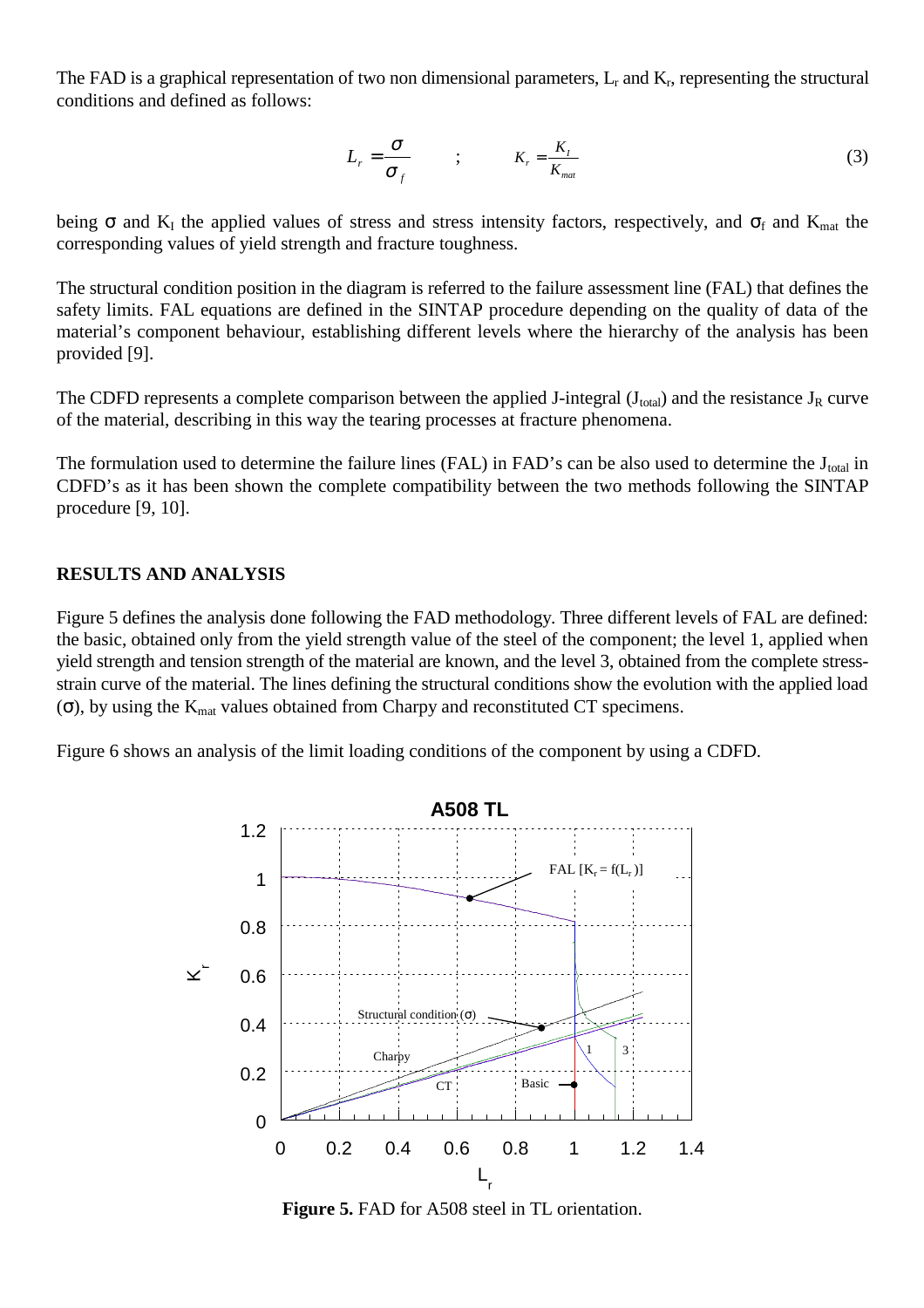

**Figure 6.** CDFD for A508 steel in TL orientation.

Once the critical loading values are obtained following the different available methodologies (FAD or CDFD) and level of analysis and toughness data were applied (K<sub>mat</sub> from Charpy or CT specimens), Tables 3 and 4 show the values of safety factors obtained from FAD's analysis for A533 and A508 steels respectively, for two different levels of analysis, level 1 and level 3, in order to compare the results obtained when using Charpy tests or CT reconstituted or reference specimens.

| Orientation    | Level | Type-A | Type-B | Charpy |
|----------------|-------|--------|--------|--------|
| TL             |       | 2.6685 |        | 2.6250 |
| <b>TS</b>      |       | 2.6957 | 2.6793 | 2.5761 |
| <b>LT</b>      | 1     | 2.3533 | 2.3696 | 2.3533 |
| LS             |       | 2.3533 | 2.3587 | 2.3533 |
| TL             |       | 2.7663 |        | 2.6957 |
| TS             |       | 2.8207 | 2.7826 | 2.6359 |
| <b>LT</b>      | 3     | 2.5707 | 2.6141 | 2.4565 |
| L <sub>S</sub> |       | 2.5543 | 2.5707 | 2.4022 |

### TABLE 3 SAFETY FACTORS VALUES FOR A533 STEEL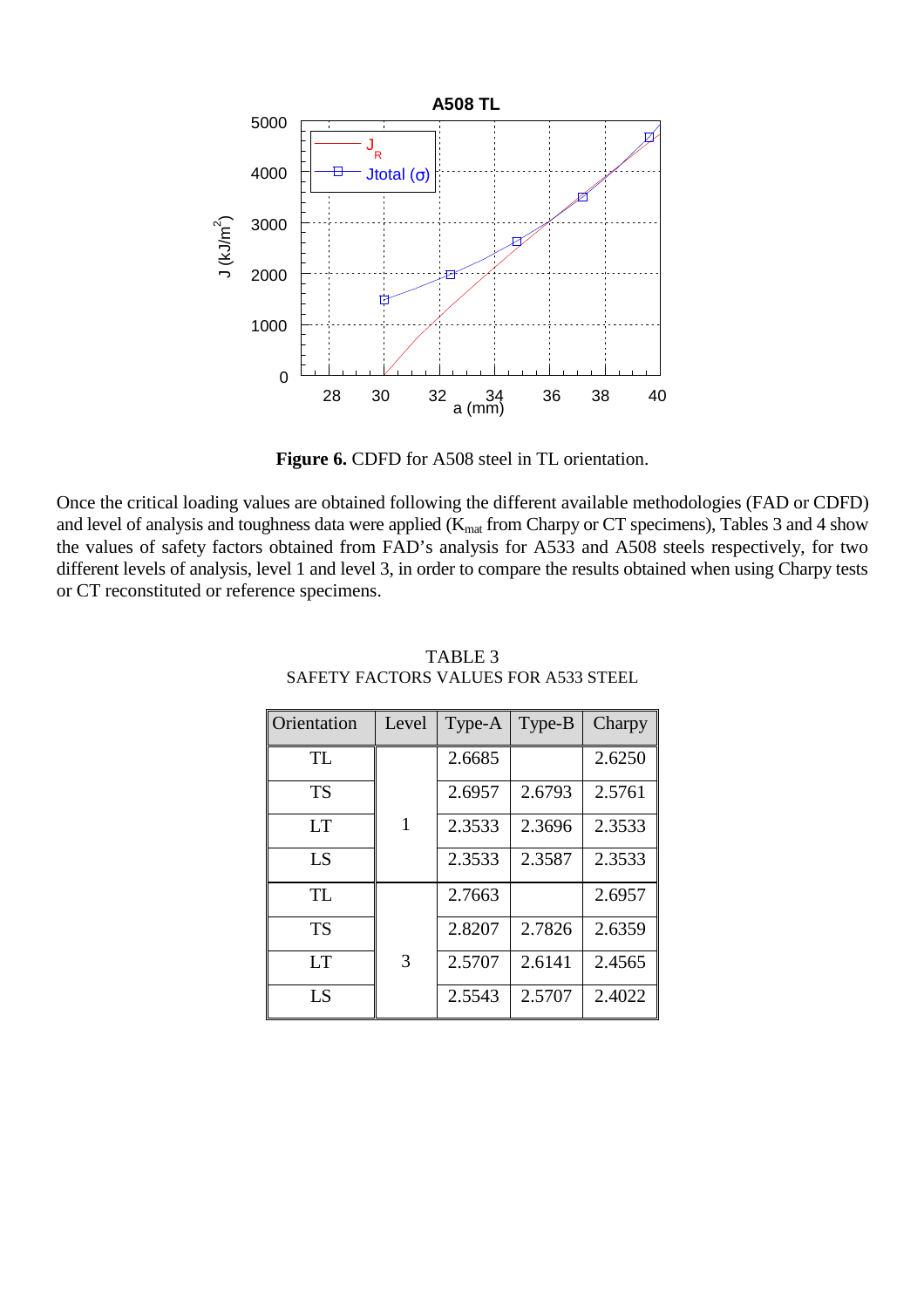| Orientation | Level | Type-A | Type-B | Charpy |
|-------------|-------|--------|--------|--------|
| <b>TL</b>   |       | 2.4239 | 2.4239 | 2.4239 |
| <b>TS</b>   |       | 2.4620 | 2.4511 | 2.4239 |
| <b>LT</b>   | 1     | 2.4239 | 2.4239 | 2.4239 |
| LS          |       | 2.4565 | 2.4239 | 2.4239 |
| TL          |       | 2.6467 | 2.6250 | 2.5    |
| <b>TS</b>   |       | 2.7446 | 2.712  | 2.5    |
| <b>LT</b>   | 3     | 2.6739 | 2.6087 | 2.5163 |
| LS          |       | 2.7337 | 2.6087 | 2.5489 |

# TABLE 4 SAFETY FACTORS VALUES FOR A508 STEEL

As can be clearly seen, the predictions obtained from Charpy tests are generally more conservative than the corresponding to CT specimens as it should be, considering their lower quality of toughness data. Only at level 1 when the lines defining the structural conditions intersects the FAL of the yield plateau region no differences are obtained. Also, a higher level of analysis means a greater difference between the values.

According with the high-fracture toughness materials in the as-received conditions analysed the failure is predicted to occur by plastic collapse. Therefore to increase the accuracy of the results the SINTAP procedure suggest the use of a better knowledge on tensile behaviour, considering that, in this case, the improvement in fracture toughness measurements has a poor significance.

So the increase in accuracy, that means a increase in the safety factor, is mainly observed when not level 1 but level 3 is used, being at this level when a higher difference can be obtained by using CT measured toughness values instead of those calculated from Charpy results.

Alternatively, Table 5 shows the safety factors values obtained from CDFD's analysis of all the steels and orientations tested. The use of this method following a precise definition of the  $J_R$  curve establishes only small differences with the prediction of level 3 FAD results for this high-toughness materials.

| Material | Orientation | Type-A | Type-B |
|----------|-------------|--------|--------|
|          | TL.         | 2.8804 | 2.8967 |
|          | <b>TS</b>   | 2.9239 | 2.9293 |
| A508     | <b>LT</b>   | 2.788  | 2.7663 |
|          | LS          | 2.7446 | 2.8533 |
|          | TL          | 2.8641 |        |
|          | <b>TS</b>   | 2.7826 | 2.7772 |
| A533     | <b>LT</b>   | 2.8098 | 2.75   |
|          | LS          | 2.7446 | 2.7826 |

# TABLE 5 SAFETY FACTORS VALUES OBTAINED FROM CDFD'S ANALYSIS

Therefore the small improvement (a maximum value around 15%) obtained when using  $J_R$  curves obtained from reconstituted CT specimens instead of the results of energy derived from Charpy tests do not justifies the big expenses that represents the specimens reconstitution programs.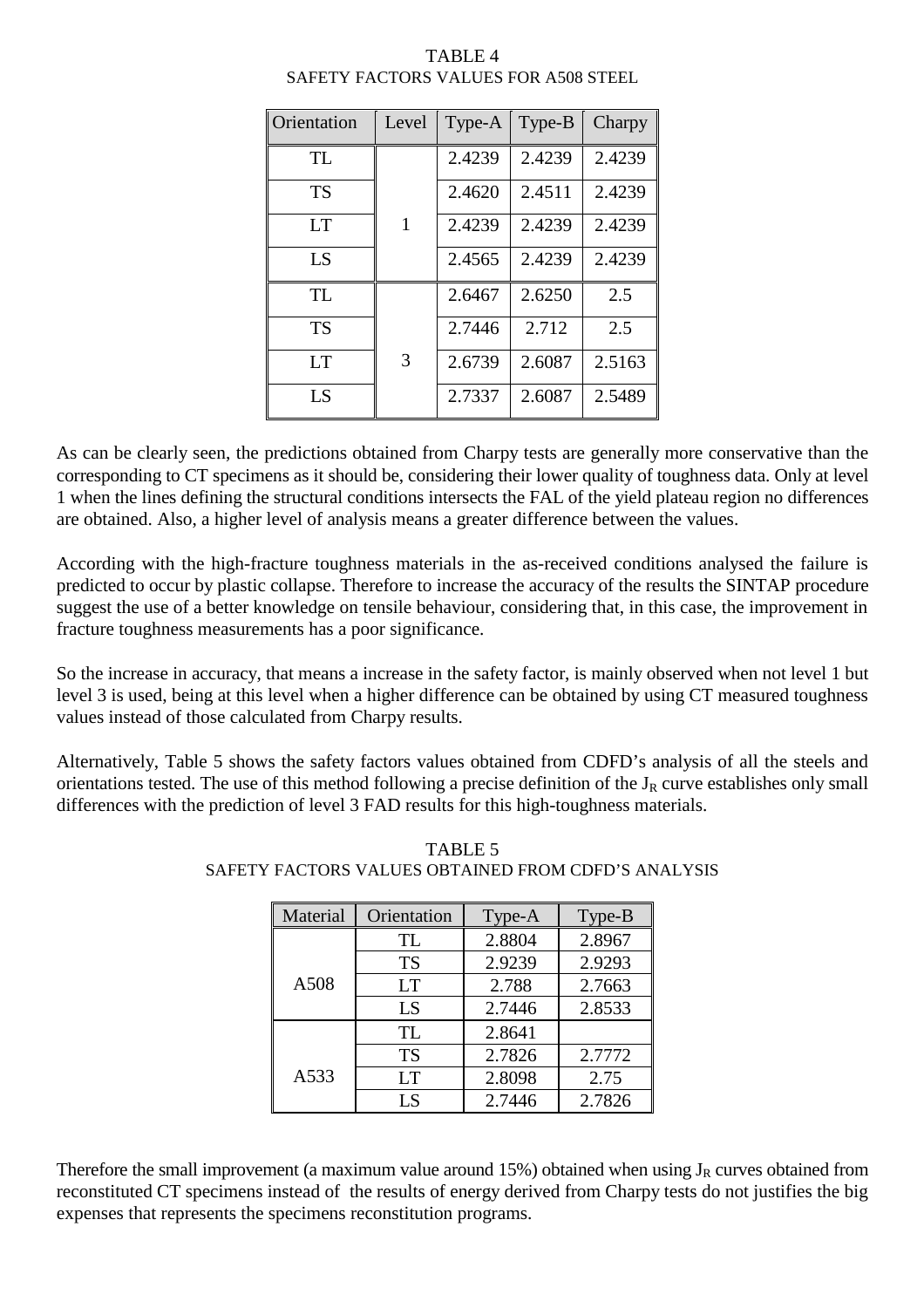Nevertheless, this situation can change if neutron irradiation embrittlement processes are reported. Then, the representation of structural situation is modified by a global anticlockwise turn around the origin as shown in Figure 7.



**Figure 7.** Change in failure stress for A508 steel in TL orientation associated to a growing irradiation embrittlement process.

In this case, the use of fracture toughness values obtained from CT specimens instead of Charpy tests results implies a significant improvement in failure stress predictions. This justifies why is important to use alternative methods for evaluating fracture toughness. Besides, is in high embrittlement conditions where reconstituted specimens are more reliable [5].

# **CONCLUSIONS**

Different concluding remarks can be derived from this work depending on the material's conditions.

1. For high-fracture toughness materials or low embrittlement conditions, the failure of the component occurs by plastic collapse and consequently, the main efforts have to be made in order to improve the mechanical behaviour knowledge of the material instead of its fracture properties. Hence, the development of reconstitution programs from previously tested specimens is not recommended because substantial predictive improvements are not expected.

2. For low-fracture toughness materials or high embrittlement conditions, the use of reconstitution programs for life-extension analysis is strongly recommended in order to improve the quality of predictions on failure stresses. Besides, in these conditions, there are less probabilities of interactions between plastic zones and HAZ in reconstituted specimens, leading to more accurate results.

As a consequence, it is important to define the embrittlement state of the material of the component to be analysed by comparison with a threshold value of impact energy which indicates the separation between high and low embrittlement conditions. This threshold value can be derived from the line of structural condition that intersects the FAL at its  $L_r = 1$  point. This threshold value will depend on the mechanical behaviour of the material, the geometrical conditions of the components, the cracking process and the applied stresses.